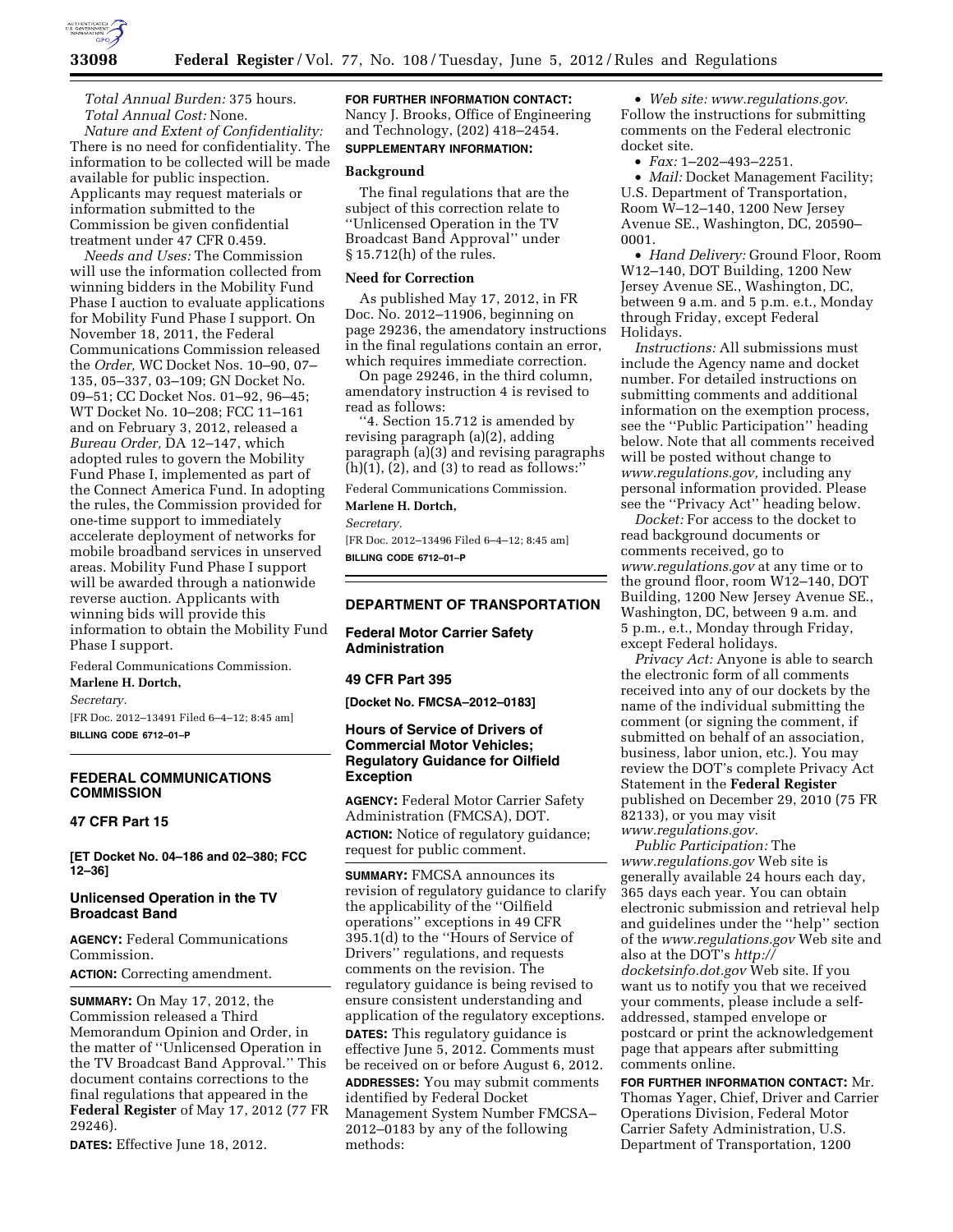New Jersey Avenue SE., Washington, DC 20590, phone (202) 366–4325, email *[MCPSD@dot.gov.](mailto:MCPSD@dot.gov)* 

#### **SUPPLEMENTARY INFORMATION:**

#### **Legal Basis**

The Motor Carrier Act of 1935 provides that ''The Secretary of Transportation may prescribe requirements for (1) qualifications and maximum hours of service of employees of, and safety of operation and equipment of, a motor carrier; and (2) qualifications and maximum hours of service of employees of, and standards of equipment of, a motor private carrier, when needed to promote safety of operation'' [49 U.S.C. 31502(b)].

The Motor Carrier Safety Act of 1984 (MCSA) confers on the Secretary the authority to regulate drivers, motor carriers, and vehicle equipment. It requires the Secretary to prescribe safety standards for commercial motor vehicles (CMVs). At a minimum, the regulations must ensure that (1) CMVs are maintained, equipped, loaded, and operated safely; (2) the responsibilities imposed on operators of CMVs do not impair their ability to operate the vehicles safely; (3) the physical condition of operators of CMVs is adequate to enable them to operate the vehicles safely and the periodic physical examinations required of such operators are performed by medical examiners who have received training in physical and medical examination standards and, after the national registry maintained by the Department of Transportation under section 31149(d) is established, are listed on such registry; and (4) the operation of CMVs does not have a deleterious effect on the physical condition of the operator [49 U.S.C. 31136(a)]. The Act also grants the Secretary broad power to ''prescribe recordkeeping and reporting requirements'' and to ''perform other acts the Secretary considers appropriate'' [49 U.S.C. 31133(a)(8) and (10)].

The Administrator of FMCSA has been delegated the authority to carry out the functions vested in the Secretary by the Motor Carrier Act of 1935 [49 CFR 1.73(l)] and the MCSA [§ 1.73(g)]. The provisions affected by this Notice of Regulatory Guidance are based on these statutes.

## **Background**

The Interstate Commerce Commission (ICC), which originally had jurisdiction over CMV highway safety, first heard requests for an oilfield exemption when the earliest HOS rules were issued in 1939. The Commission declined to grant the request, however, stating that

''\* \* \* important as these considerations are, they do not overcome our primary duty to prescribe maximum hours which will be reasonably safe'' (Ex Parte No. MC–2, 11 M.C.C. 206, January 27, 1939).

In 1962, the ICC revisited the HOS rules. The Commission considered testimony from oilfield equipment operators in a discussion of specialized oilfield equipment requiring special training, and approved a 24-hour restart provision for operators of these vehicles. The record indicates that this same restart provision was intended to apply to operators employed exclusively in the transportation of equipment for use in servicing the well operations. In other words, both descriptive clauses were intended to apply to the same group of drivers [Ex Parte No. MC–40 (Sub-No.1), 89 M.C.C. 28, March 29, 1962]. This restart provision was codified on April 13, 1962 (27 FR 3553) as § 195.3(d), and later recodified as § 395.1(d)(1). Neither the original nor the recodified text mentioned specially designed vehicles or specially trained drivers.

Approximately 5 months following the March 29, 1962, decision to grant the 24-hour restart, the ICC also granted without any comment the ''waiting time'' exception as it now stands, using the ''specially constructed'' and ''specially trained'' phrases (27 FR 8119; August 15, 1962). There was no discussion in the notice, but 27 FR 8119 includes a long list of petitions from industry and equipment manufacturers that were filed after the March 29 decision. The duties and functions of the ICC were terminated in December 1995 (see the ICC Termination Act of 1995); the petitions themselves, filed nearly 50 years ago, are not readily available.

In the August 15, 1962, **Federal Register** notice, the oilfield ''waiting time'' exception (referring to specially constructed vehicles and specially trained drivers) was part of the definition of ''on duty time'' in (then) 49 CFR 195.2(a)(9). The 24-hour restart exception, referring to the broader group servicing the oilfield sites, was placed under the section regarding duty time.

In a ''technical amendment'' published in the **Federal Register** as part of a broader final rule, the 24-hour restart and waiting-time provisions were merged to become today's § 395.1(d)(1) and (2) [57 FR 33638; July 30, 1992].

## **Reason for This Notice of Regulatory Guidance**

This notice revises regulatory guidance to clarify which CMV drivers are subject to the HOS exceptions in 49 CFR 395.1(d), ''Oilfield operations.'' A

significant increase in oil and gas drilling operations in many States has resulted in a major increase in CMV traffic to move the oilfield equipment, and to transport large quantities of supplies, such as water and sand, to the sites. The operators of many of these vehicles have raised questions about the applicability of § 395.1(d) to them.

Section 395.1(d) provides two separate exceptions to the HOS rules, with the two exceptions applying to different operators. Section 395.1(d)(1) states that for drivers of CMVs used exclusively in the transportation of oilfield equipment, including the stringing and picking up of pipe used in pipelines, and servicing of the field operations of the natural gas and oil industry, any period of 8 consecutive days may end with the beginning of any off-duty period of 24 or more successive hours. This is commonly referred to as a ''24-hour restart'' of the 70 hours in 8 days total on-duty time limit in § 395.3(b).

Section 395.1(d)(2) states, in part, that in the case of specially trained drivers of CMVs that are specially constructed to service oil wells, ''on-duty time shall not include waiting time at a natural gas or oil well site.'' Under the definition of ''On duty time'' in § 395.2, drivers who are standing by at an oil well site until their services are needed would normally be considered on-duty, thereby constraining the hours that they would have available to legally drive a CMV within the HOS-rule limits. This exception is often referred to as the ''oilfield waiting time'' provision.

## **Request for Comments**

Refer to the **ADDRESSES** section above for instructions on submitting comments to the public docket concerning this regulatory guidance. The FMCSA will consider comments received by the closing date of the comment period to determine whether any further clarification of these regulatory provisions is necessary.

For the reasons explained above, FMCSA revises Regulatory Guidance, Questions 6 and 8 to 49 CFR 395.1 (62 FR 16420, April 4, 1997) as follows:

### **PART 395—HOURS OF SERVICE OF DRIVERS**

# **Section 395.1(d), ''Oilfield operations.''**

''*Question 6:* What does ''servicing'' of the field operations of the natural gas and oil industry cover?

*Guidance:* The ''24-hour restart'' provision of § 395.1(d)(1) is available to drivers of the broad range of commercial motor vehicles (CMVs) that are being used for *direct support* of the operation